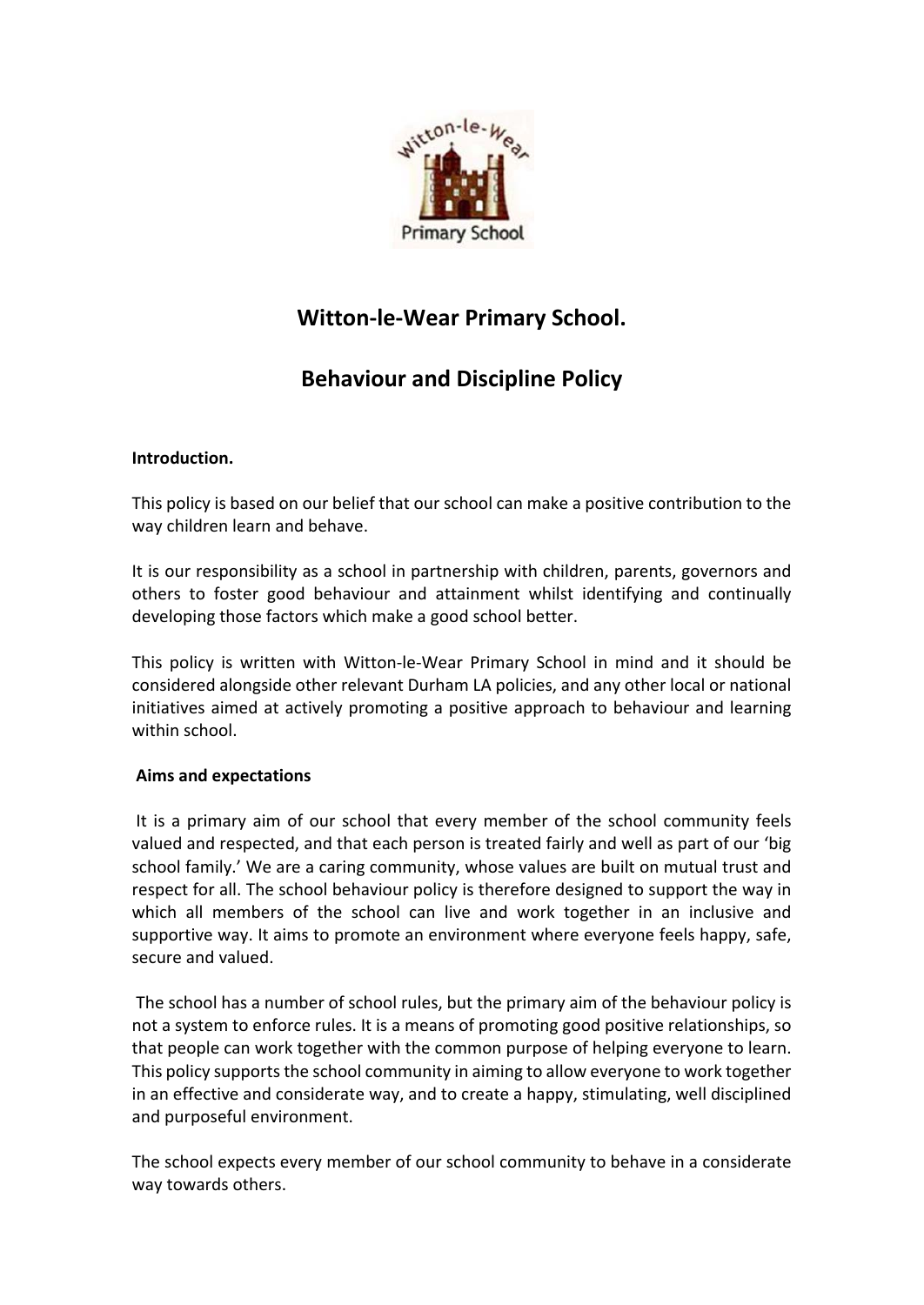We treat all children fairly and apply this behaviour policy in a consistent way. Any medical conditions which may affect a child's behaviour will be taken account of on an individual basis as the need arises.

This policy aims to help children to grow in a safe and secure environment, and to become positive, responsible and increasingly independent members of the school community.

The school rewards good behaviour as we believe that this will develop an ethos of kindness and co-operation. This policy is designed primarily to actively promote good behaviour, rather than merely deter less desirable behaviour.

We value each child and we encourage them to respect and value themselves and others in our school and the wider community.

We teach our children about British Values and the need for respect, tolerance and understanding of the beliefs and traditions of all of those communities and cultures that make up our modern society.

We seek to work in partnership with parents in the social development of their children.

Benefits of Good Social Behaviour.

All children bring a set of values and attitudes to school which shape and influence their behaviour. As a school we believe that we can influence how children behave and promote an environment which is happy, secure and productive.

If we achieve this as a school our children will:

- enjoy their time at school
- feel good about themselves and others
- -carry this positive self image into other aspects of their lives
- do as well as possible with their work in school

Good social behaviour also benefits teachers in that it enables teaching to be more effective and rewarding. Parents also feel confident that their children are growing personally, socially and academically and that the school will be positive and supportive in its approach to any difficulties which may arise.

Our Whole School Approach Towards Encouraging Good Behaviour

To create these conditions, we will:

• establish clearly shared expectations concerning children's behaviour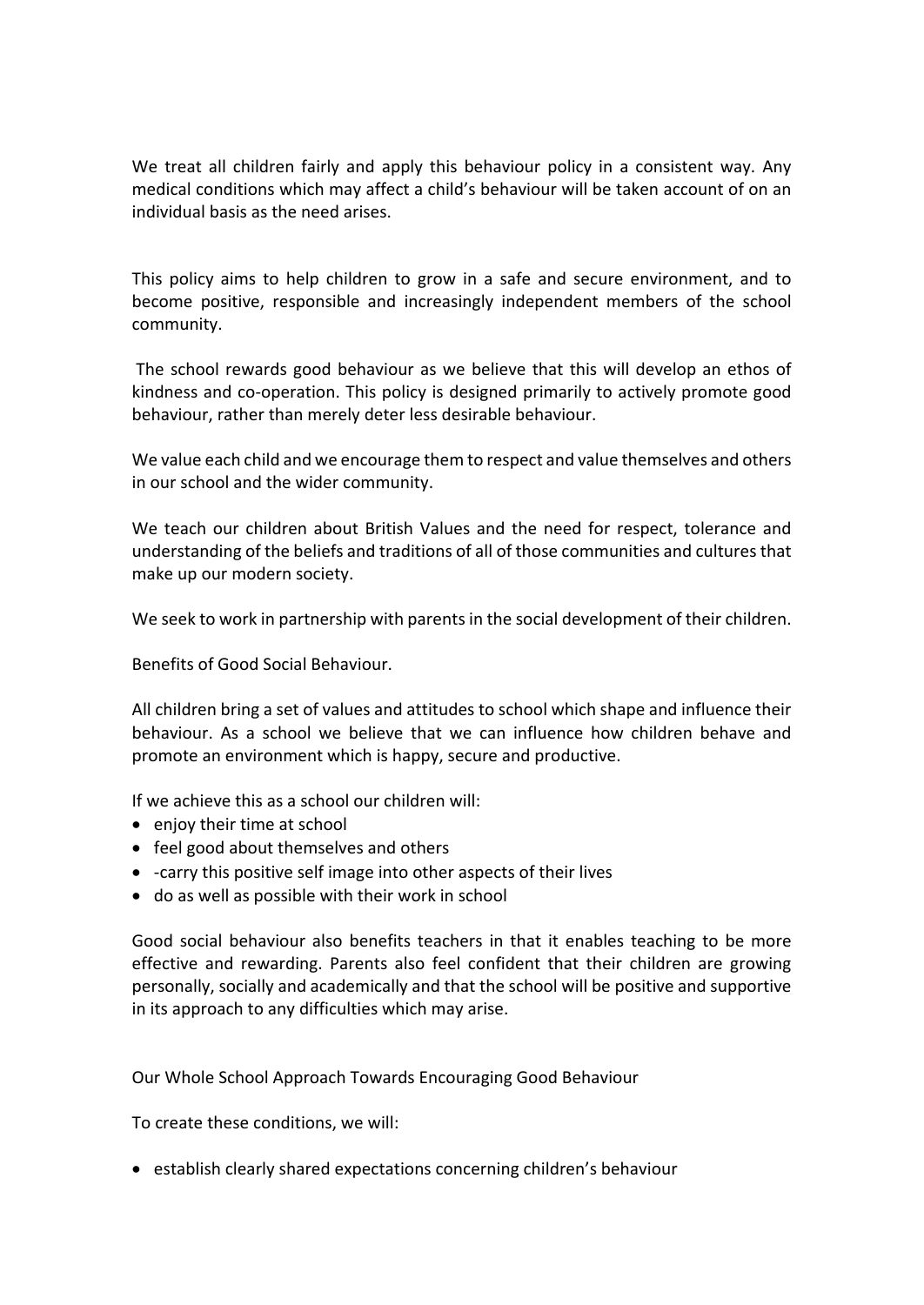- identify the positive behaviour which exists within our school and be explicit about how it can be encouraged and maintained
- decide as a whole staff group about the ways in which we can consistently
- discourage inappropriate behaviour
- identify the ways in which our school organisation and classroom
- management supports our plans and frameworks for managing behaviour

Our Expectations Concerning Children's Behaviour.

We have a clear expectation as a school that children's behaviour will be good or better. In our school there is a clear intention that we should:

- treat everyone the same
- be honest, friendly and helpful
- respect everyone
- treat others as we would like to be treated ourselves
- never 'take the law into our own hands;' tell someone older or more responsible.
- if anyone bullies you or makes you feel frightened or uncomfortable then you must tell someone – your teacher, head teacher, parents, dinner lady or a friend.

Encouraging Good Behaviour.

Some children will need to be taught appropriate social behaviour and we will utilise the following strategies to achieve this:

- recognise and highlight positive/good behaviour as it occurs
- ensure that all children are praised in a consistent manner for behaving well
- ensure that criticism is constructive
- explain and demonstrate the behaviour that we wish to see from children
- themselves
- encourage children to take responsibility for their own behaviour
- reward individuals and groups of children for behaving well

A whole school approach such as this has implications for all staff who have regular contact with our children. If this is to be a whole school approach to maintaining and developing a positive school climate and learning environment it means that:

- staff have a shared understanding and united and consistent supportive response to children's behaviour
- staff support each other in being positive
- children model their behaviour on that of teachers and adults within school and they encourage each other to behave appropriately.
- positive control and discipline become shared between teachers and children rather than exclusively teacher directed.

Strategies to Encourage Good Behaviour.

In our school we use a range of strategies to encourage good behaviour and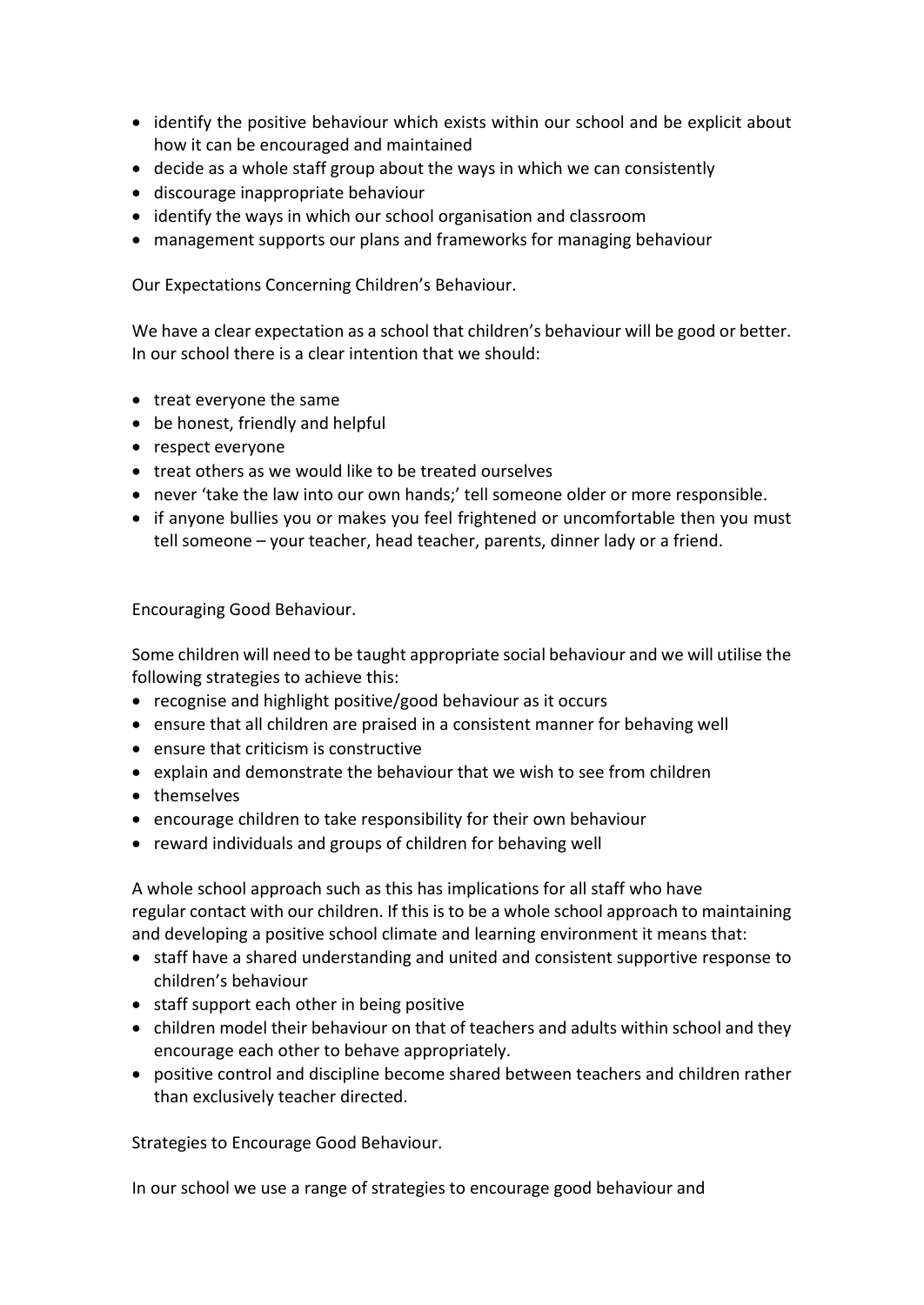positive attitudes from our children:

- be clear in our instructions and expectations
- teach and mirror appropriate behaviour
- create and maintain a climate of mutual respect between adults and
- children
- develop the wide use of positive and friendly interactions between adults and children
- use verbal and non-verbal praise
- involve parents in a positive and proactive way
- use assemblies to focus upon encouraging and supporting good behaviour and positive attitudes and respect towards others
- use rewards as a means of highlighting and encouraging good behaviour

Rewards and Sanctions.

We praise and reward children for good behaviour in a wide variety of ways:

- teachers congratulate children regularly within classes and around school
- teachers give children merits and rewards
- Children can earn Castle points for demonstrating the school values of:
- Respect & Responsibility,
- Honesty,
- Team work & Friendship,
- Aiming High,
- Resilience
- Each week we nominate a child from each class to be 'Star of the Week. They are given a certificate and a trophy to take home and a duplicate goes on a hall display along with their photograph
- each 'Star of the Week' receives their certificate in the school assembly;
- We distribute merits to children either for consistent good work or behaviour, or to acknowledge outstanding effort or acts of kindness in school;
- Reward stickers are stuck onto children's chests, into their books or onto sticker charts within classes
- The head teacher has special 'Head teacher Rewards' which can be given out for good work, hard work and effort, or for being kind and thoughtful
- The head teacher regularly gives classes the reward of additional playtime if they have been showing good sustained overall behaviour
- Lunchtime staff have a range of rewards which can be given for good behaviour and manners.

We use a range of sanctions as and where appropriate to deal with inappropriate behaviour in order to ensure a safe and positive learning environment. We use sanctions as appropriate to each individual situation. It is important that sanctions are consistent across the school and that we all deal with these situations in the same way.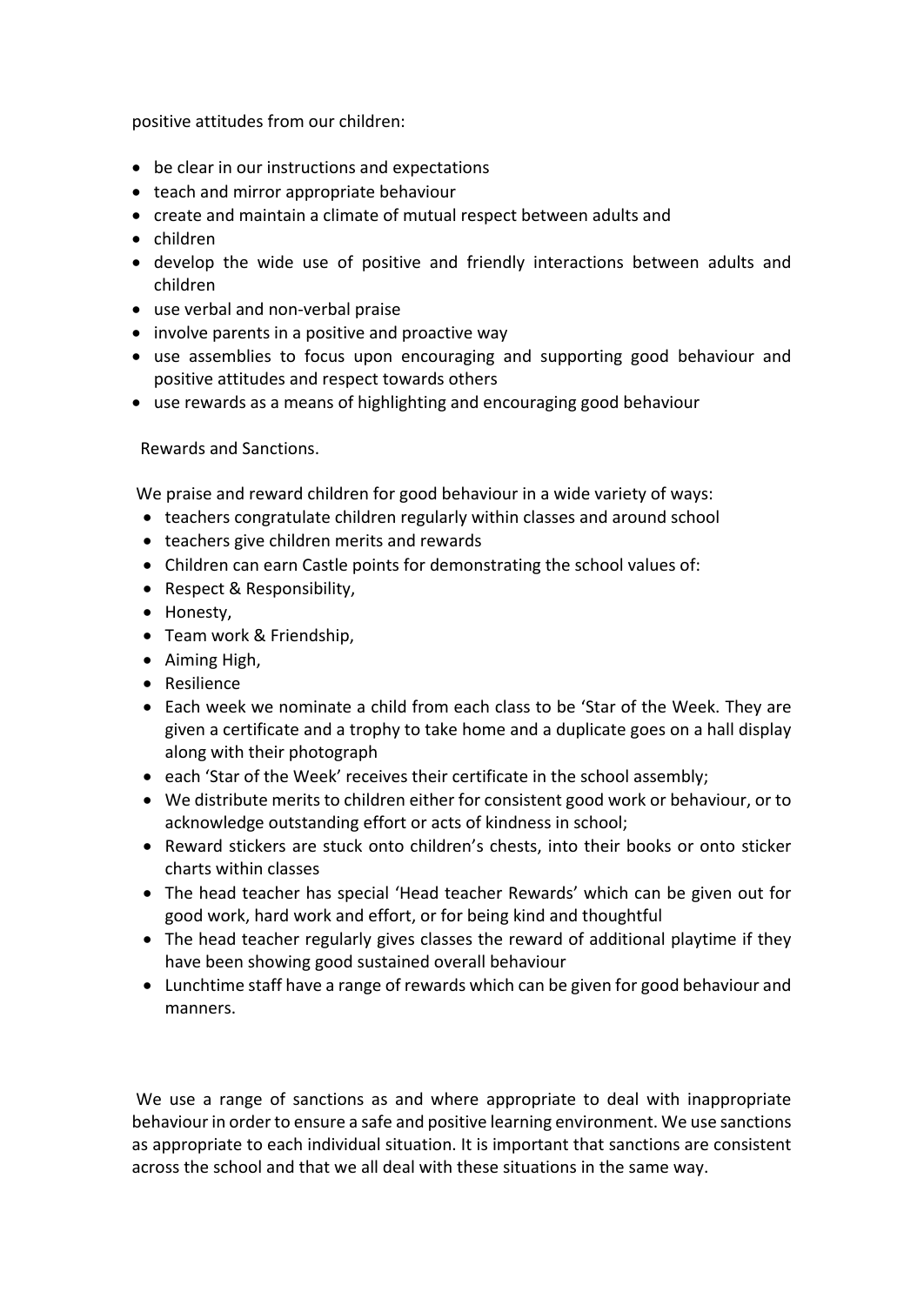The school does not tolerate bullying of any kind. If we discover that an act of bullying or intimidation has taken place, we act immediately to stop any further occurrences of such behaviour. Whilst it can be very difficult to eradicate bullying, we do everything in our power to ensure that all children attend school free from such worries. In our school we view bullying as any behaviour which is **premeditated** and carried out i**ntentionally** over time by a child in order to upset another child in school. 'One –off' incidents where children may have said or done something to another child in the heat of the moment, or actions are simply accidental in nature, are not viewed as being aspects of bullying, but nevertheless they are treated seriously and dealt with immediately in an appropriate and proportionate manner as soon as is practically possible.

All members of staff are aware of the regulations regarding the use of physical restraint by teachers as set out in our Durham LA guidance on the use of restrictive physical interventions. Our staff only intervene physically to restrain children in order to prevent injury to a child, or if a child is in danger of hurting him/herself or another child. The actions that we take are in line with government and county guidelines on the restraint of children.

#### **The role of the class teacher**

It is the responsibility of the class teacher to ensure that school rules and overall ethos are reinforced in their class in a supportive manner, and that their class behaves in a responsible manner during lesson times.

The class teachers in our school have very high expectations of the children in terms of behaviour, and they strive to ensure that all children work to the best of their ability.

Our class teachers treat each child fairly and reinforce the classroom rules consistently. The teacher treats all children in their class with respect and understanding. Extremely positive relationships between staff and children are at the heart of our whole school ethos and environment, (our Witton-le-Wear Big Family ethos).

If a child misbehaves repeatedly in class, the class teacher may keep a record of all such incidents. In the first instance, the class teacher deals with incidents him/herself in the normal manner. However, if misbehaviour continues, the class teacher will seek help and advice from the head teacher.

The class teacher may liaise with external agencies, as necessary, to support and guide the progress of each child. The class teacher may, for example, discuss the needs of a child with our education social worker or our school educational psychologist, the LA behaviour or emotional support services.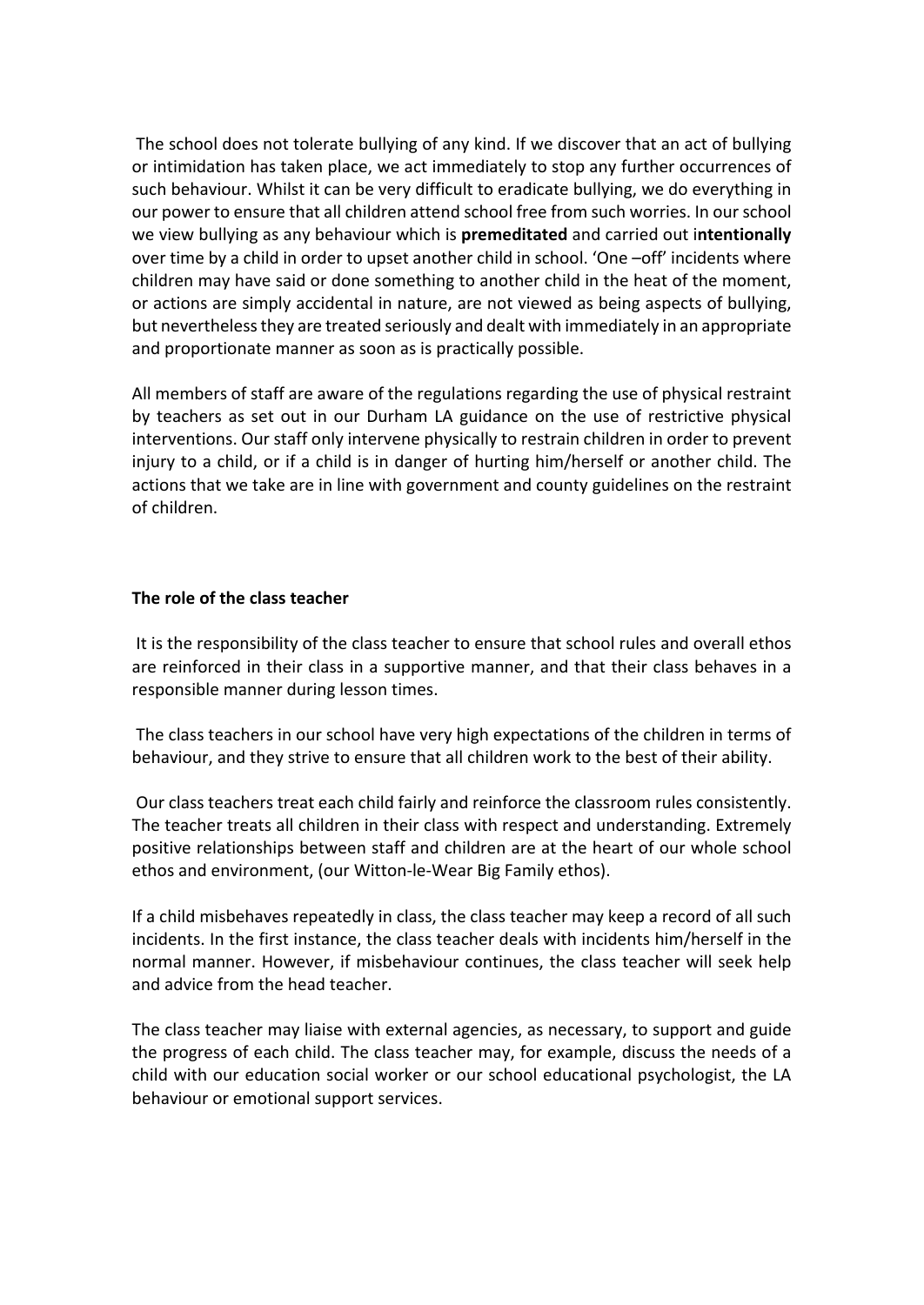The class teacher reports to parents about the progress of each child in their class, in line with the whole–school policy. The class teacher may also contact a parent if there are concerns about the behaviour or welfare of a child.

#### **The role of the Head teacher**

It is the responsibility of the head teacher to implement the school behaviour policy consistently throughout the school, and to report to governors, when requested, on the effectiveness of the policy. It is also the responsibility of the head teacher to ensure the health, safety and welfare of all children in the school.

The Head teacher supports the staff by implementing the policy, by setting the standards of behaviour, and by supporting staff in the implementation of the policy.

The Head teacher keeps appropriate records, where appropriate, of all reported serious incidents of misbehaviour.

The Head teacher has the responsibility for giving fixed-term suspensions to individual children for serious acts of misbehaviour. For repeated or very serious acts of anti-social behaviour, the head teacher has the power to permanently exclude a child. Both these actions are only taken after the school governors have been notified and after all other approaches have been tried / implemented and exhausted.

#### **The role of parents**

The school places a great emphasis on working collaboratively with parents so that children receive consistent messages about how to behave at home and at school.

Behaviour within school is an aspect of our school website and we expect parents to read this and support us as a school. By working in close partnership with all of our parents we can hopefully secure very positive outcomes for all of our children.

We expect parents to support their child's learning, and to co-operate with the school, as set out in the home–school agreement. We try to build a supportive dialogue between the home and the school, and we inform parents immediately if we have concerns about their child's welfare or behaviour. The school very much has an opendoor policy where we ask parents to contact us immediately if they have any concerns or worries about their child / children.

If the school has to use reasonable sanctions with a child, parents should support the actions of the school. If parents have any concern about the way that their child has been treated, they should initially contact the class teacher. If the concern remains, they should contact the head teacher. If these discussions cannot resolve the problem, a formal grievance or appeal process can be implemented with the school governors in line with Local Authority guidelines and procedures.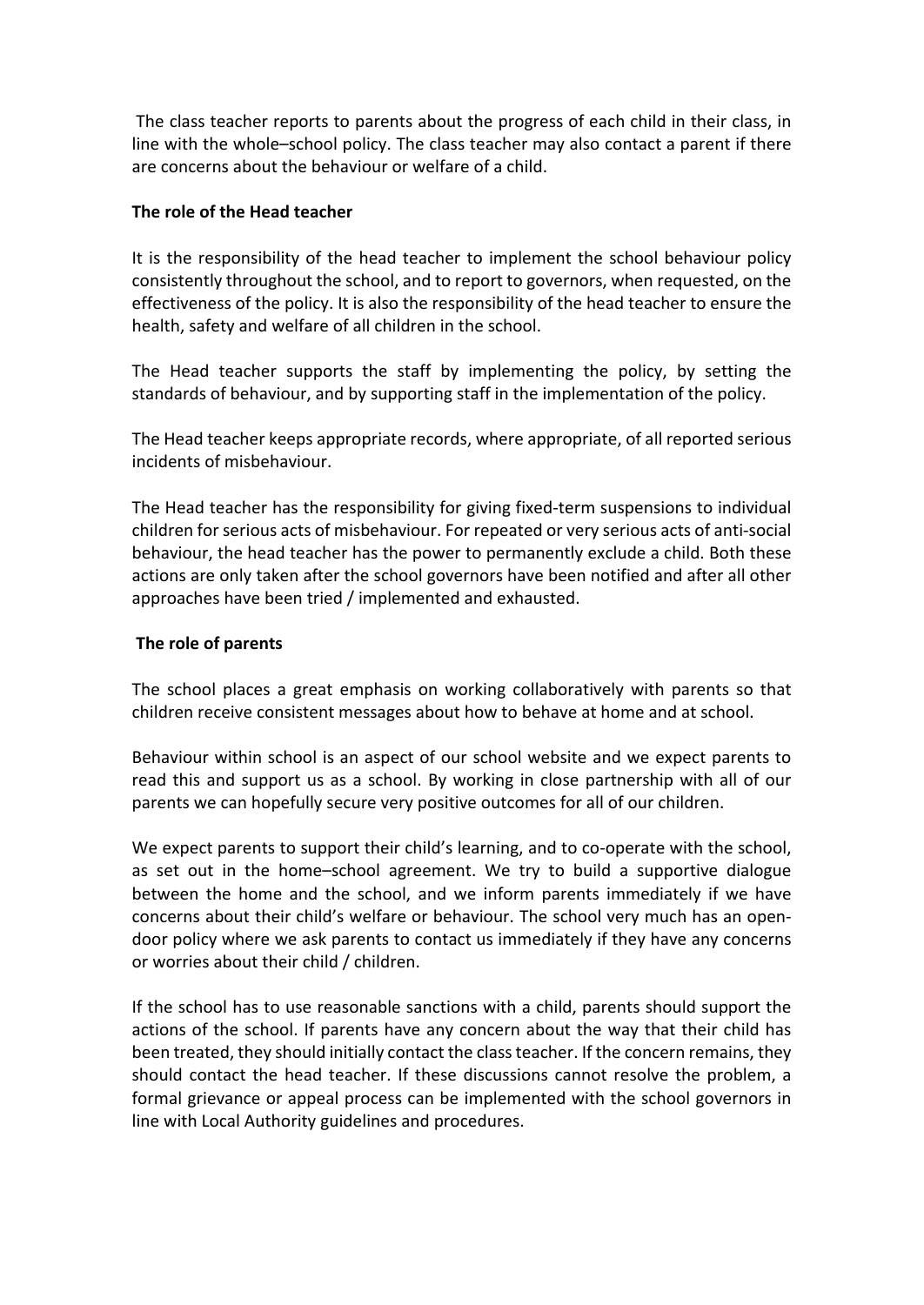#### **The role of governors**

The governing body has the responsibility of setting down these general guidelines on standards of discipline and behaviour, and of reviewing their effectiveness. The governors offer support to the head teacher in carrying out these guidelines.

The Head teacher has the day-to-day authority to implement the school behaviour and discipline policy, but governors may give advice to the Head teacher about particular disciplinary issues. The head teacher must take this into account when making decisions about matters of behaviour. The school does not wish to employ the power to search pupils for weapons as outlined in The Violent Crime Reduction Act 2006.

#### **Fixed-term and permanent exclusions**

Only the Head teacher (or the acting head teacher) has the power to exclude a pupil from school. The head teacher may exclude a pupil for one or more fixed periods, for up to 45 days in any one school year. The head teacher may also exclude a pupil permanently. It is also possible for the head teacher to convert a fixed-term exclusion into a permanent exclusion, if the circumstances warrant this.

**Fixed term Exclusions**. Exclusions up to 5 consecutive days – work should be set and marked by the school. During this period the parents of the excluded pupil must ensure that their child is not found in a public place during normal school hours without reasonable justification. Parents may be subject to a Fixed Penalty Notice if they fail to do this.

Exclusions for 6 consecutive days or longer – the school has the duty to arrange suitable full-time educational provision from, and including the  $6<sup>th</sup>$  day of the exclusion. In consultation with governors it has been agreed that if this situation arises we will allocate the child in question suitable members of staff, (two staff to ensure health and safety and safeguarding of both the pupil and the staff members), and they will be given work and educated in the village community centre until the period of the exclusion is finished. This provision will be reviewed on a regular basis to ensure its suitability.

### **Permanent Exclusions**.

It is the responsibility of the school during the first 5 days of a permanent exclusion to ensure that work is sent home for the pupil to complete. The same parental supervision guidelines as those given above still apply. From the  $6<sup>th</sup>$  day of a permanent exclusion the Local authority (LA) is statutorily responsible for ensuring that suitable full-time education is provided. In cases where the pupil lives in a different LA from the school, this will be the pupil's home LA.

If the head teacher excludes a pupil they must inform the parents immediately, giving reasons for the exclusion. At the same time, the head teacher makes it clear to the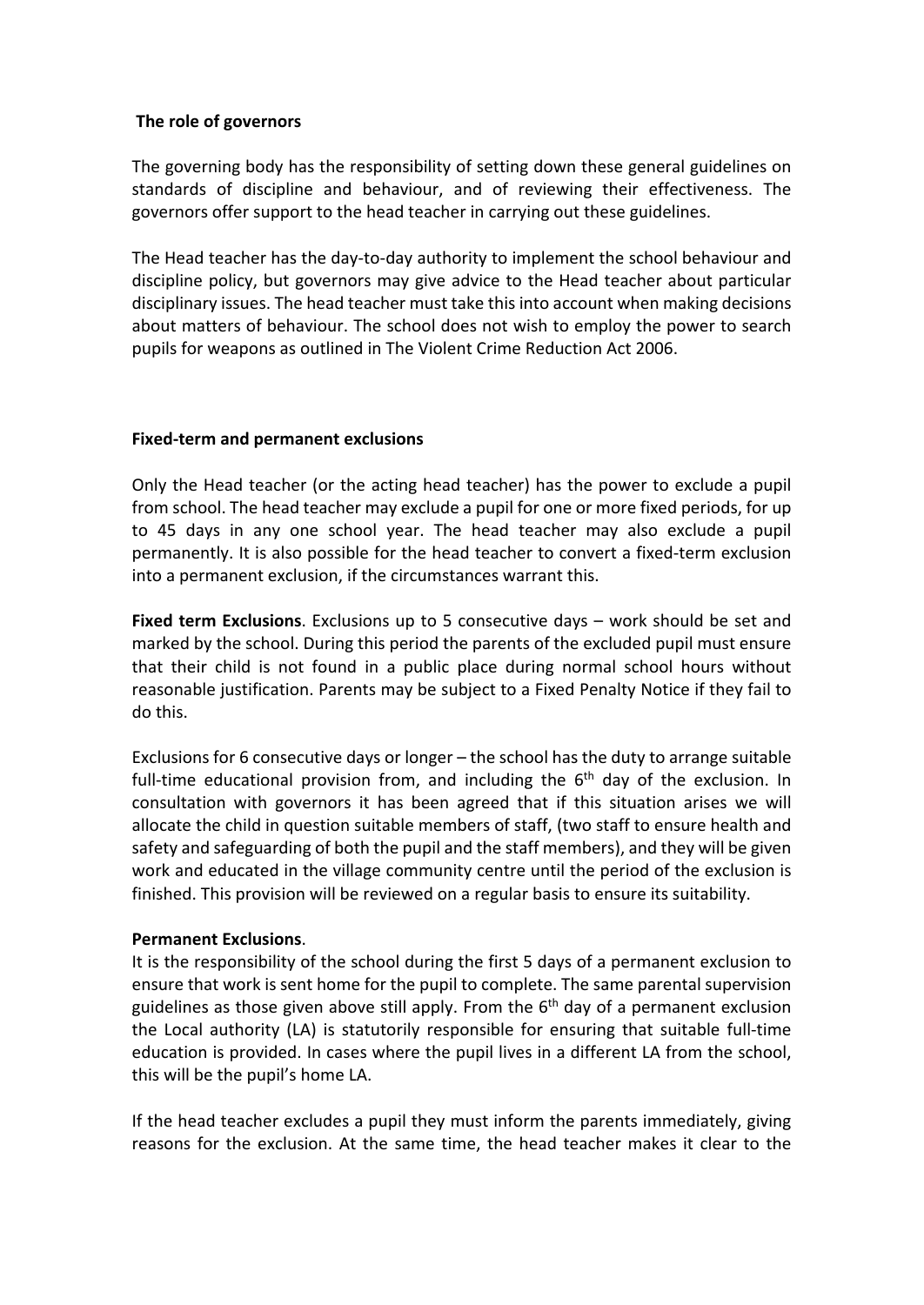parents that they can, if they wish, appeal against the decision to the governing body. The school informs the parents how to make any such appeal.

The head teacher informs the LA and the governing body about any permanent exclusion, and about any fixed-term exclusions beyond five days in any one term.

The governing body itself cannot either exclude a pupil or extend the exclusion period made by the head teacher.

The governing body has a discipline committee which is made up of between three and five members. This committee considers any exclusion appeals on behalf of the governors.

When an appeals panel meets to consider an exclusion, they consider the circumstances in which the pupil was excluded, consider any representation by parents and the LA, and consider whether the pupil should be reinstated.

If the governors' appeals panel decides that a pupil should be reinstated, the head teacher must comply with this ruling.

#### **Behaviour Outside of School.**

The school is realistic in controlling the behaviour of pupils outside of school hours. In the vast majority of such cases the responsibility for controlling the behaviour of children lies with parents since they are legally responsible for their children outside of school hours. However, each case that may arise will be judged upon its individual merits and if we feel that as a school we may be able to assist positively with a problem that has arisen within the local community in an appropriate manner then we will try and offer assistance if we are at all able to do so. However, it must be stated again that the responsibility for children's behaviour outside of school hours lies ultimately with parents.

#### **Monitoring**

The head teacher monitors the effectiveness of this policy on a regular basis. They also report to the governing body on the effectiveness of the policy and, if necessary, make recommendations for further improvements.

The school keeps a variety of records of incidents of misbehaviour. The class teacher records minor classroom incidents. The head teacher can hold records of those incidents where a child is sent to them for a behavioural issue. We also keep a record of any major incidents that occur at break or lunchtimes.

The head teacher keeps a record of any pupil who is suspended for a fixed-term, or who is permanently excluded.

It is the responsibility of the governing body to monitor the rate of suspensions and exclusions, and to ensure that the school policy is administered fairly and consistently.